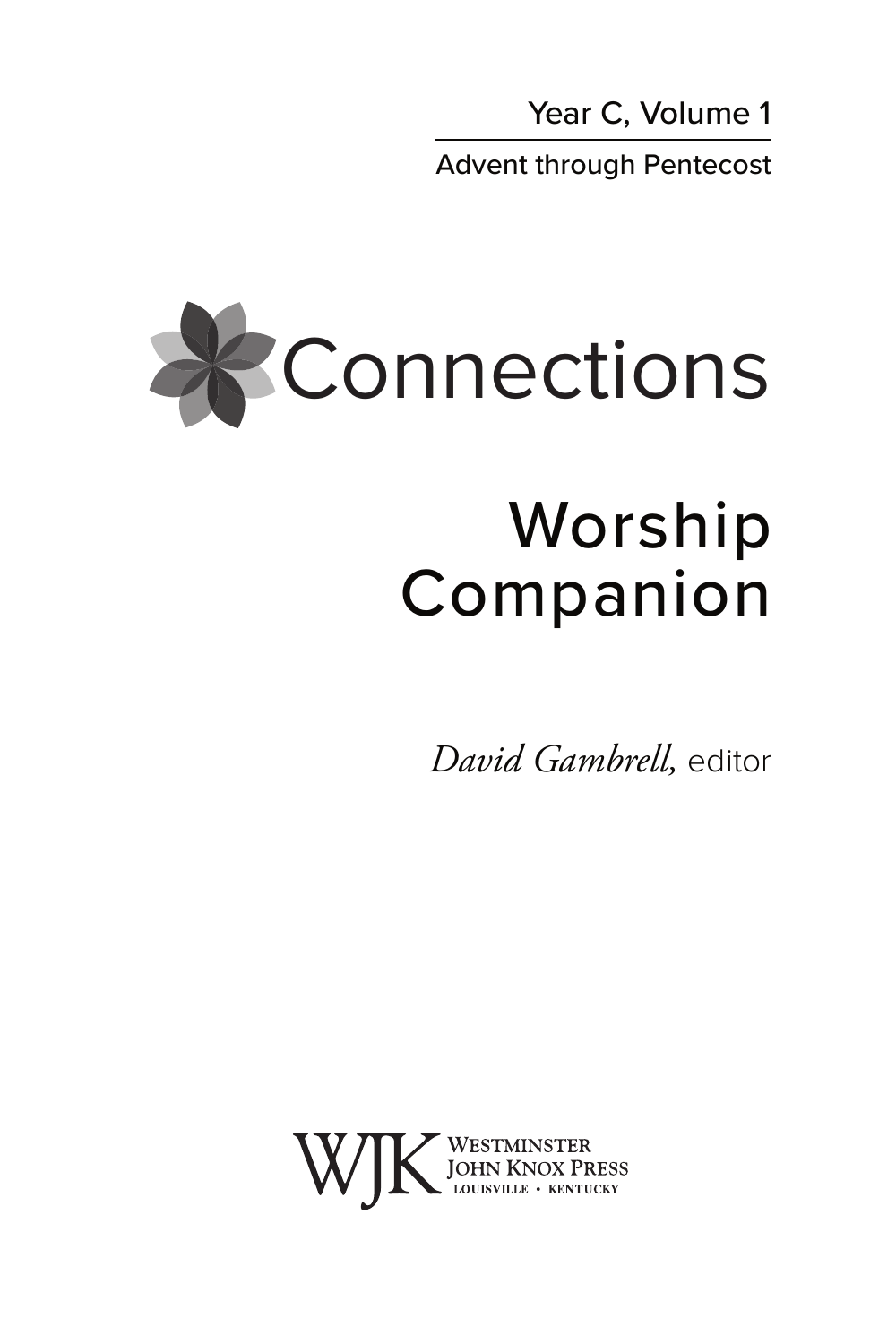### **Contents**

#### *Introduction*

#### **Resources for the Revised Common Lectionary**

#### SEASON OF ADVENT

- Making Connections
- Seasonal/Repeating Resources
- First Sunday of Advent
- Second Sunday of Advent
- Third Sunday of Advent
- Fourth Sunday of Advent

#### SEASON OF CHRISTMAS

- Making Connections
- Seasonal/Repeating Resources
- Christmas Eve/Nativity of the Lord, Proper I
- Christmas Day/Nativity of the Lord, Proper II
- Christmas Day/Nativity of the Lord, Proper III
- First Sunday after Christmas Day
- Second Sunday after Christmas Day
- Epiphany of the Lord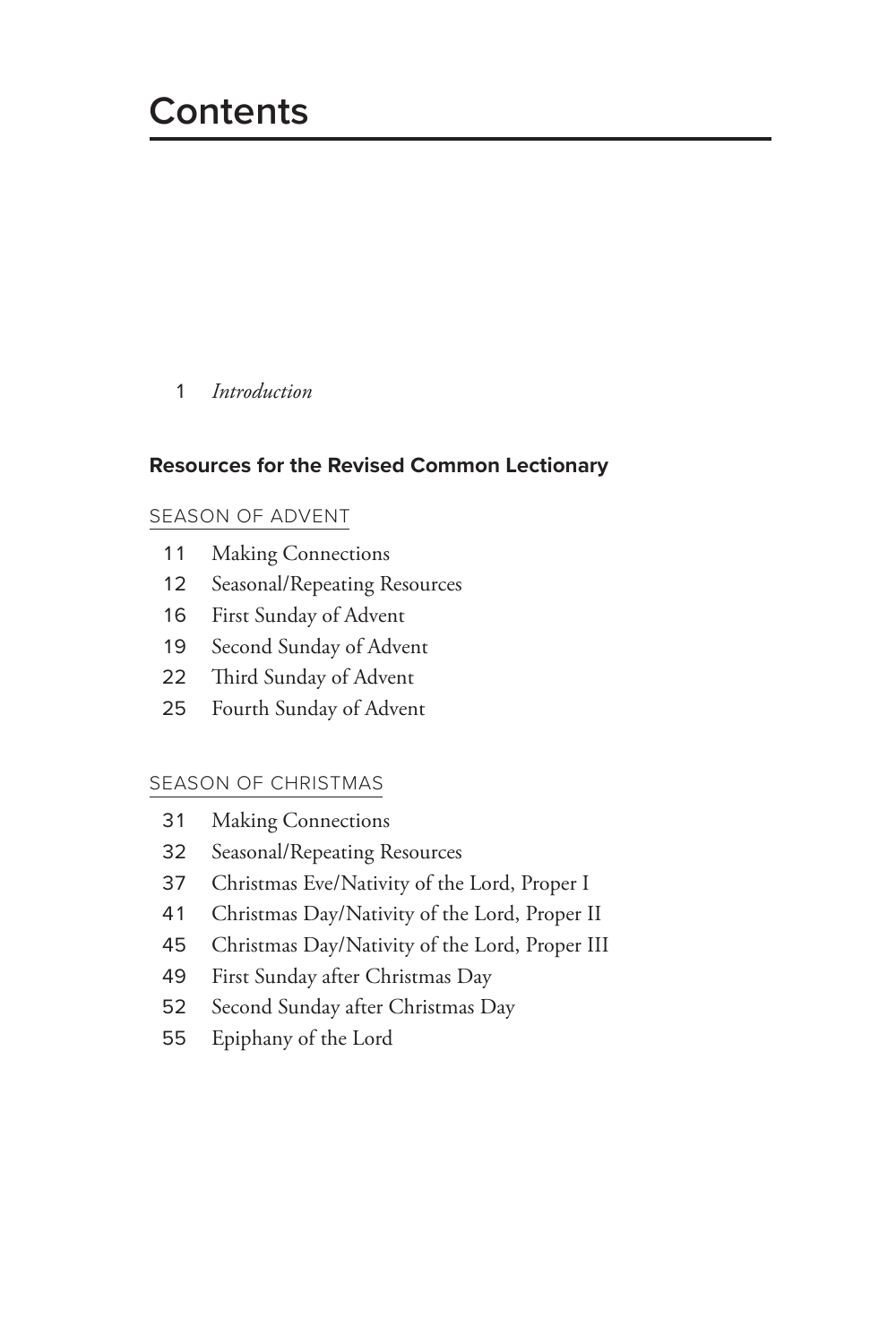#### TIME AFTER THE EPIPHANY

- Making Connections
- Seasonal/Repeating Resources
- Baptism of the Lord
- Second Sunday after the Epiphany
- Third Sunday after the Epiphany
- Fourth Sunday after the Epiphany
- Fifth Sunday after the Epiphany
- Sixth Sunday after the Epiphany
- Seventh Sunday after the Epiphany
- Eighth Sunday after the Epiphany
- Ninth Sunday after the Epiphany
- Transfiguration Sunday

#### SEASON OF LENT

| 101 | <b>Making Connections</b> |  |
|-----|---------------------------|--|
|-----|---------------------------|--|

- Seasonal/Repeating Resources
- Ash Wednesday
- First Sunday in Lent
- Second Sunday in Lent
- Third Sunday in Lent
- Fourth Sunday in Lent
- Fifth Sunday in Lent
- Liturgy of the Palms/Passion
- The Three Days

Holy Thursday 137

- Good Friday 141
- Great Vigil of Easter 147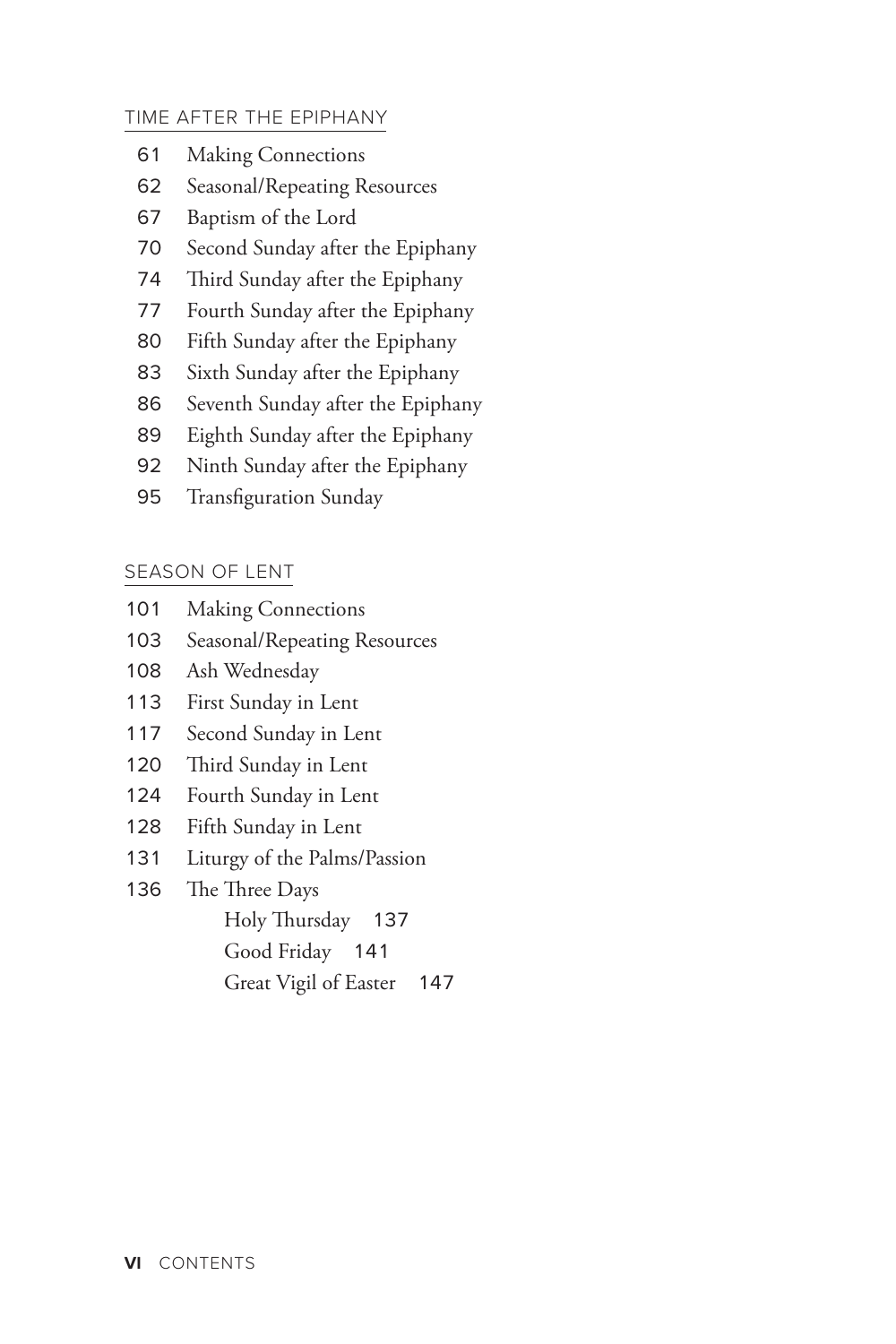#### SEASON OF EASTER

- Making Connections
- Seasonal/Repeating Resources
- Easter Day/Resurrection of the Lord
- Easter Evening/Resurrection of the Lord
- Second Sunday of Easter
- Third Sunday of Easter
- Fourth Sunday of Easter
- Fifth Sunday of Easter
- Sixth Sunday of Easter
- Ascension of the Lord
- Seventh Sunday of Easter
- Day of Pentecost

#### **Supplements for the Narrative Lectionary**

- Luke 6:1–16 (Year 3, 24)
- Luke 7:18–35 (Year 3, 26)
- Acts 13:1–3; 14:8–18 (Year 1, 42)
- Acts 15:1–18 (Year 3, 43)
- *Scripture Index*
- *Contributors*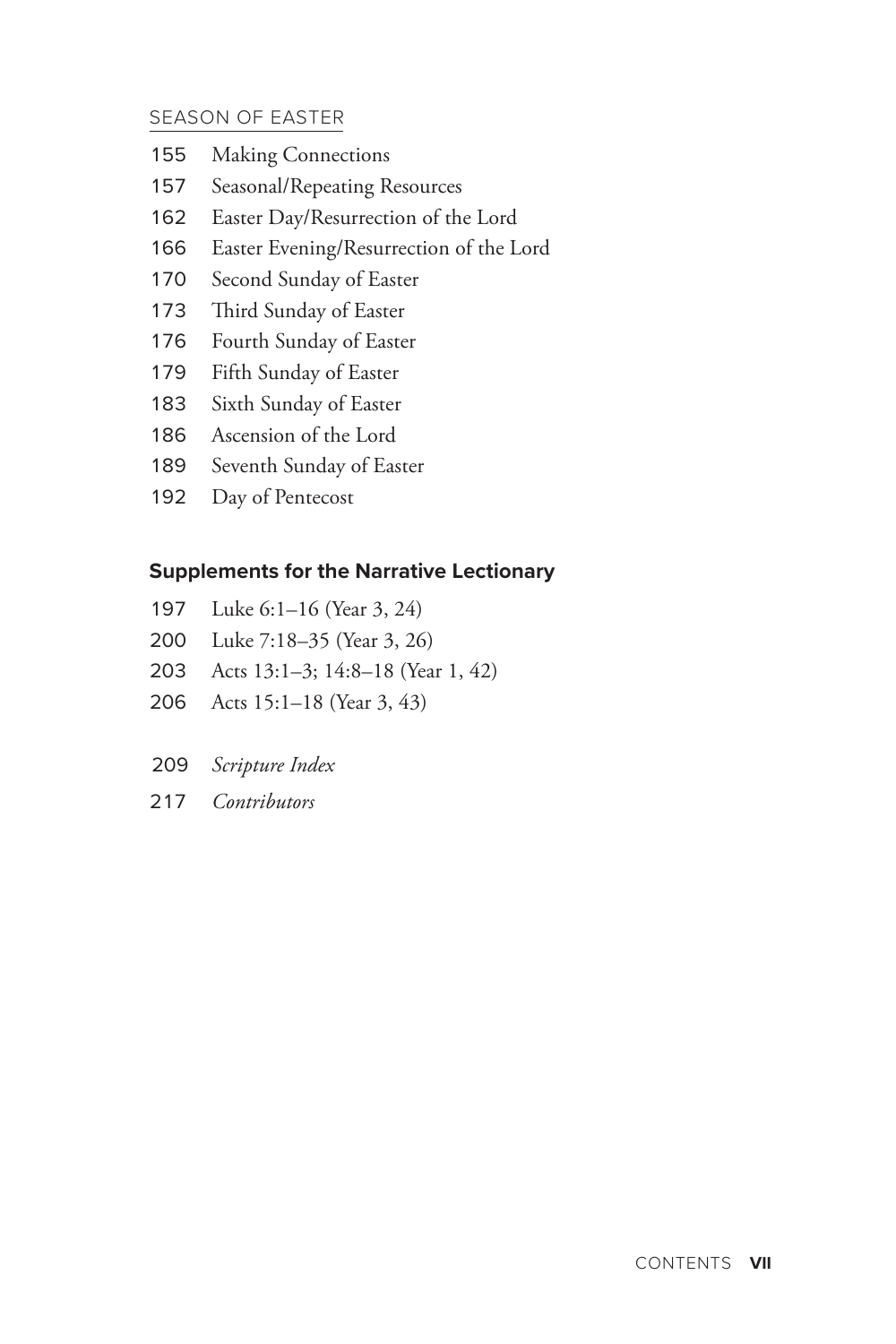### **Introduction**

This is not a book of prayers at least not yet.

These words will not become prayers until the Holy Spirit breathes them, until the body of Christ speaks and hears them, until the people of God live them in acts of service and love.

These words come from different people in different places of ministry pastors and poets, students and scholars, activists and artists, evangelists and educators, bakers and baristas, mission workers and musicians.

They have different voices, and those voices will resonate with different worshipers in different ways.

It will be up to you, as a planner and leader of worship, to make these words sing:

to pray them among the beloved people of God with honesty, passion, wonder, and grace;

to enact them as the whole body of Christ with heart, mind, soul, and strength;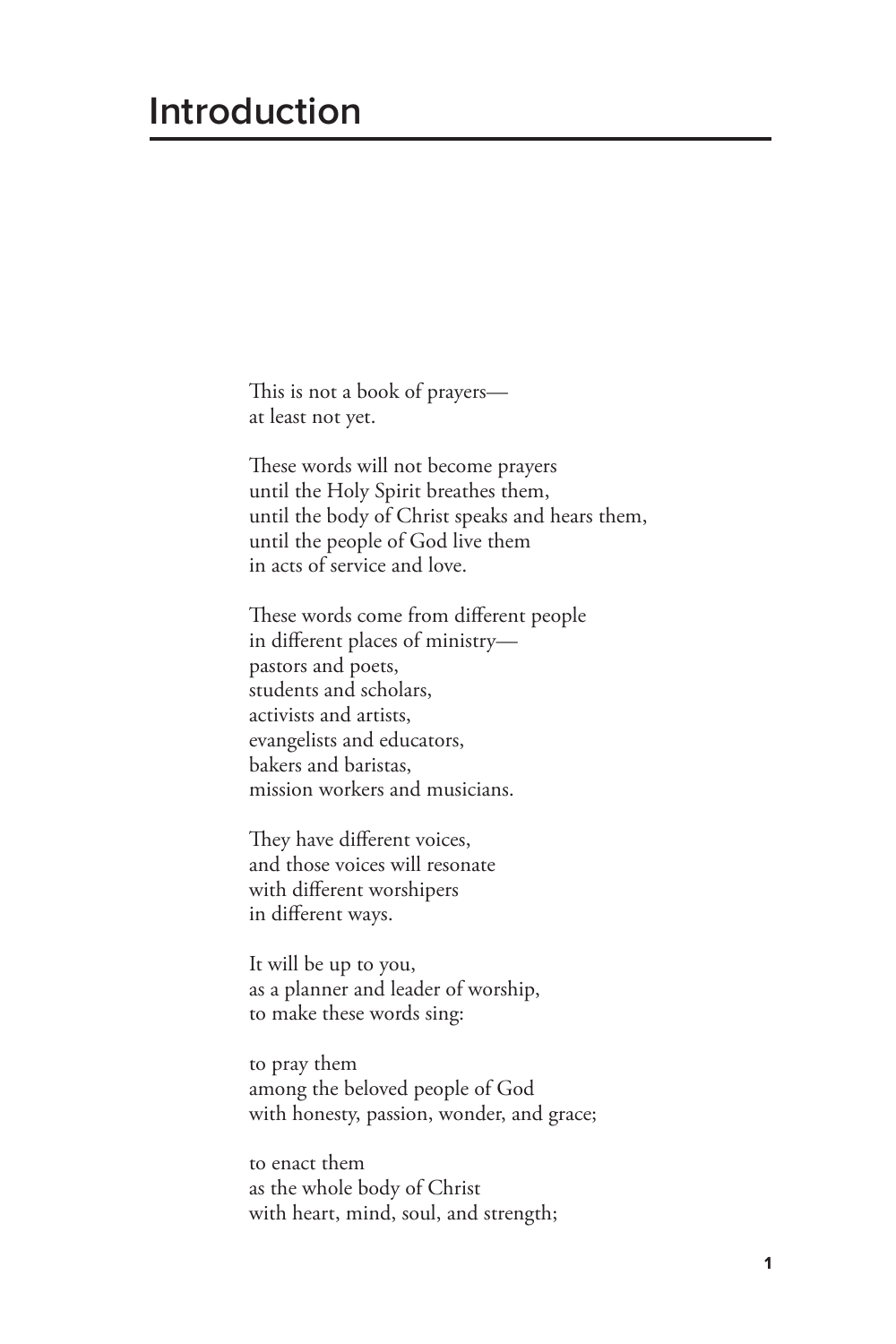to transform them through the gifts of the Spirit, with rhythm, color, texture, and taste.

You are encouraged, then, even challenged, even required to find your own voice, to inhabit these texts, to adapt them as needed, so that these words may become the prayers of your people in your place for the sake of the world, all people, in every place.

Only then will these words become prayers.

Only then will they rise like incense before God, joining the intercession of our great high priest, Christ Jesus, who still teaches us to pray.

David Gambrell

### **How to Use This Book**

Three kinds of materials are provided in this volume. First, at the beginning of each major section is a short essay titled "Making Connections." These brief passages of commentary have several purposes:

- they introduce the primary theological themes of a given time in the Christian year;
- they highlight a particular biblical text, drawn from the lectionary, that may be used as a kind of lens for magnifying and examining the themes of the season;
- they point to distinctive features of the lectionary cycle included in this volume; and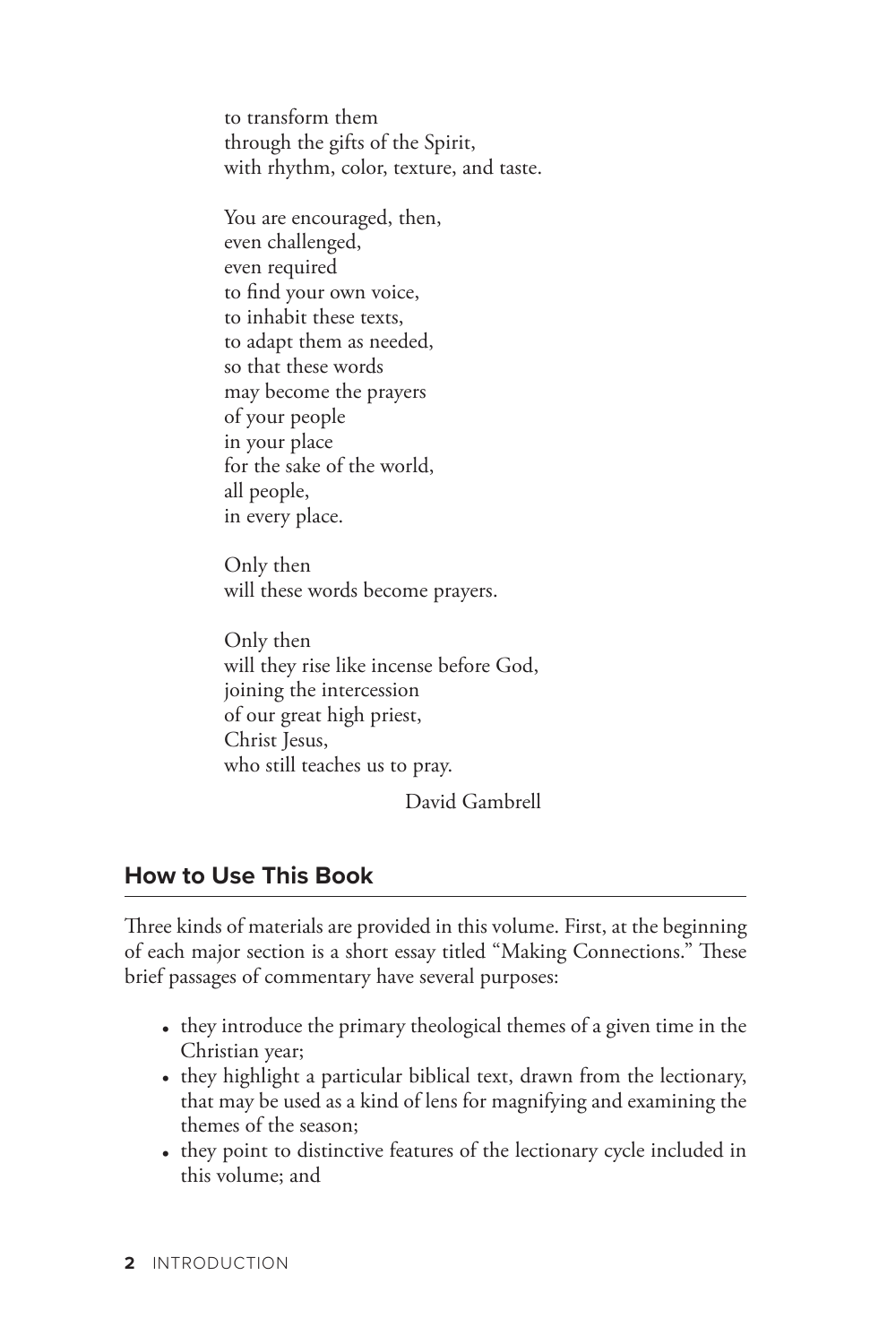• they offer practical and pastoral guidance for leaders as they seek to prepare faithful, thoughtful, creative, and engaging worship for the people of God.

These essays can be used in discussion with worship committees, planning teams, or church staff groups to promote biblical study, inspire theological reflection, and inform liturgical action.

Second, each section includes a collection of seasonal/repeating resources. These are liturgical texts intended for use during a certain span of time in the Christian year, whether occasionally or for several weeks in a row. Specifically, these resources include the following acts of worship:

Confession and Pardon Prayer for Illumination Thanksgiving for Baptism Great Thanksgiving Prayer after Communion Prayer of Thanksgiving (for the dedication of the offering when the Eucharist is not celebrated) Blessing

These texts are somewhat broader and more general in their theological content and liturgical language, and they are designed for multiple uses within a liturgical season or period of Ordinary Time. They promote diachronic (meaning "through time") connections from one Sunday to the next, deriving their benefit from regular engagement with the church's tradition as people return to worship from week to week. They emphasize central convictions of Christian faith and life, supporting the kind of faith formation that takes place through sustained, long-term participation in worship. These texts are especially connected with the celebration of the sacraments.

Third, there is a set of resources for each Sunday or festival in the Christian year. Specifically, these resources include the following elements of the service:

Opening Sentences (or Call to Worship) Prayer of the Day (or Gathering Prayer) Invitation to Discipleship Prayers of Intercession Invitation to Offering Invitation to the Table Charge

These texts are somewhat narrower and more specific in their theological content and liturgical language, and they are designed for use on a given Sunday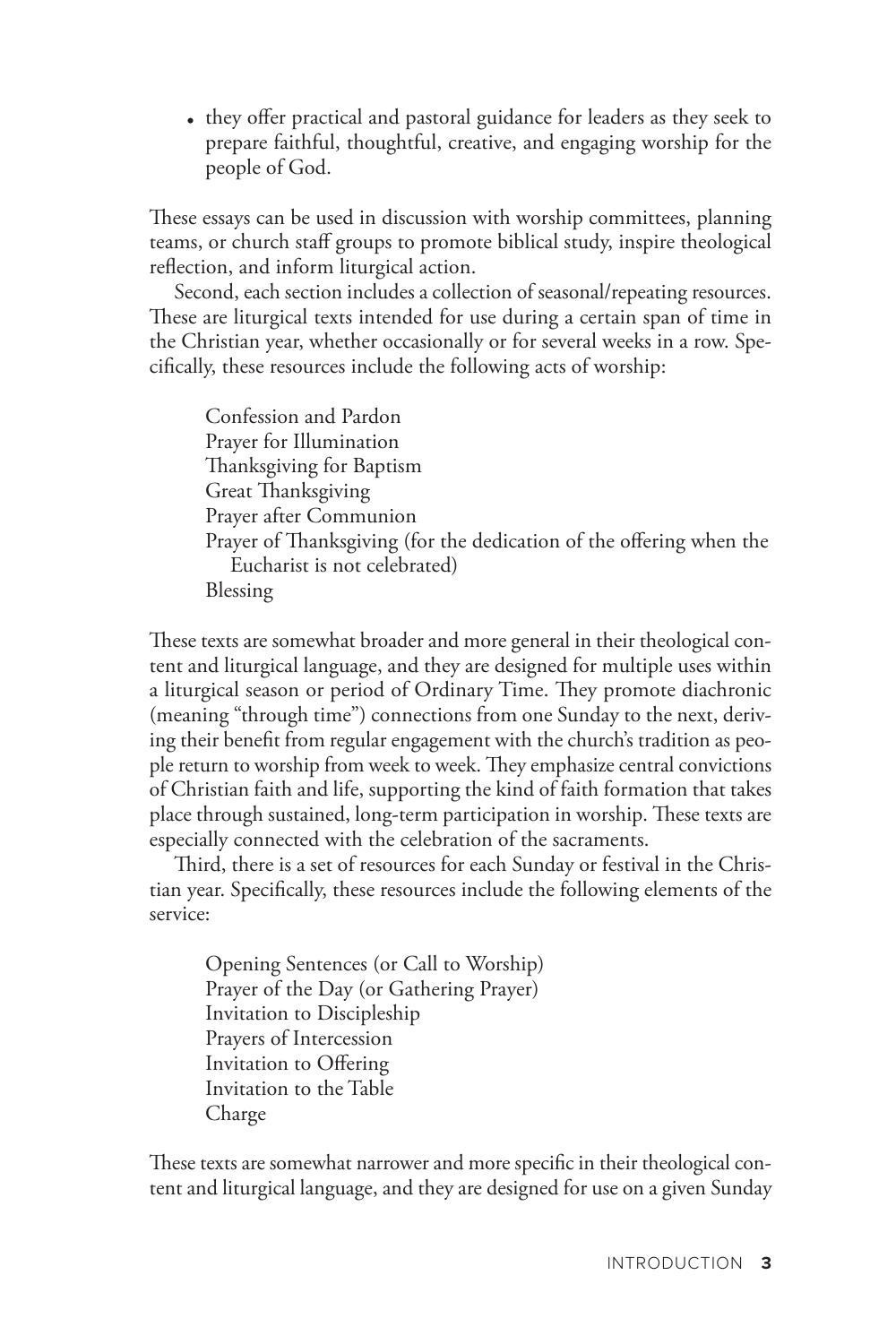or festival in the Christian year. They promote synchronic (meaning "same time") connections between the liturgy and the lectionary, deriving their benefit from flashes of insight that collect around a common word, image, or phrase from the biblical texts for the day. They emphasize particular practices of Christian faith and life, supporting the kind of faith formation that takes place in more concentrated, short-term experiences of worship. These texts are especially connected with the proclamation of the word.

By combining the **seasonal/repeating resources (in bold type)** with the *Sunday/festival elements (in italics)*, as well as other elements not provided in this resource (in regular type), as indicated below, worship planners will be able to assemble complete orders of worship for the Lord's Day.

#### **GATHERING**

*Opening Sentences* Hymn, Psalm, or Spiritual Song *Prayer of the Day* **Confession and Pardon** 

#### **WORD**

**Prayer for Illumination** Scripture Sermon Hymn, Psalm, or Spiritual Song Affirmation of Faith *Invitation to Discipleship*  **Thanksgiving for Baptism** *Prayers of Intercession*

#### **EUCHARIST [IF THE EUCHARIST IS OMITTED]**

*Invitation to Offering Invitation to Offering* Offering Offering *Invitation to the Table* **Great Thanksgiving Prayer of Thanksgiving** Communion **Prayer after Communion**

#### **SENDING**

Hymn, Psalm, or Spiritual Song **Blessing** and *Charge*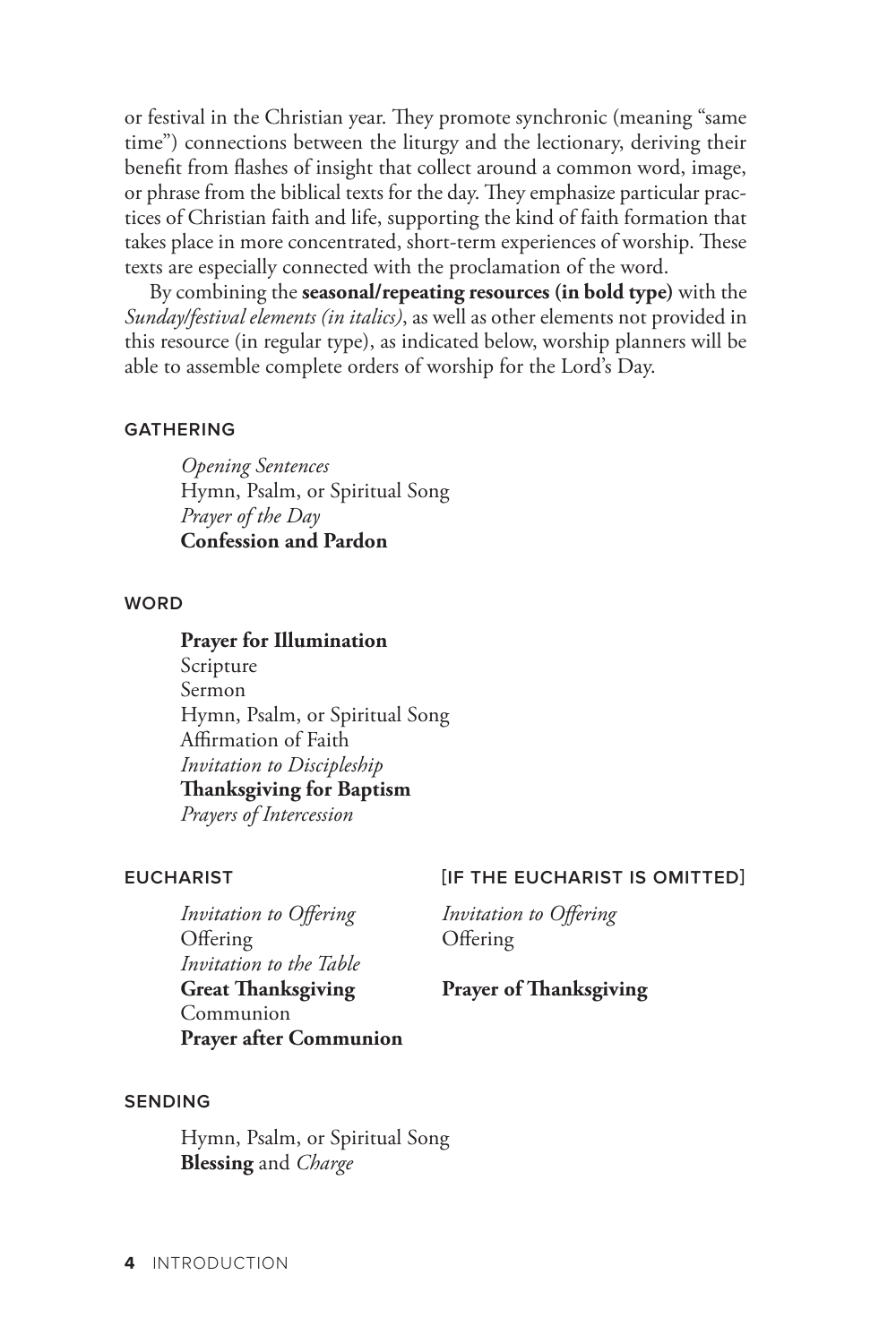This order of worship is offered as one example. The actions and elements of worship may of course be arranged in a variety of other ways according to denominational patterns and congregational practices.

### **Lectionary Readings**

This resource is designed to support and equip users of the three-year Revised Common Lectionary (1992), developed by the ecumenical Consultation on Common Texts as an adaptation and expansion of the Common Lectionary (1983). The contents and composition of this volume reflect that emphasis, consistent with the Connections commentary series.

However, this resource also includes supplemental liturgical materials for the four-year Narrative Lectionary (2010), designed by faculty at Luther Seminary in St. Paul, Minnesota. Taking advantage of overlap between the two systems, with these supplemental materials, this resource will address (at least obliquely) all of the primary texts of the Narrative Lectionary over the course of its six volumes.

See the Scripture index for the list of the lectionary readings supported in this volume (in canonical order). A comprehensive biblical index for both lectionaries will be published when all six volumes of the *Connections Worship Companion* have been completed.

#### **Acknowledgments**

Contributors to this volume include Claudia Aguilar Rubalcava, Mamie Broadhurst, Marci Auld Glass, Marcus A. Hong, Emily McGinley, Samuel Son, Slats Toole, and Byron A. Wade. Their deep faith, pastoral wisdom, creative gifts, and fervent prayers are the lifeblood of this work. The editor also expresses deep gratitude to David Maxwell, vice president for curriculum and church resources at Westminster John Knox Press, for his guidance in the development of this project, and to Jessica Miller Kelley, senior acquisitions editor at Westminster John Knox Press, for shepherding it to completion.

| Regular     | Leader                                                     |
|-------------|------------------------------------------------------------|
| <b>Bold</b> | People                                                     |
| Italics     | Rubric describing liturgical action or identifying options |
| $\cdots$    | Time for individual prayers, spoken or silent              |
| or          | Alternate readings or responses                            |

#### **Key to Symbols and Abbreviations**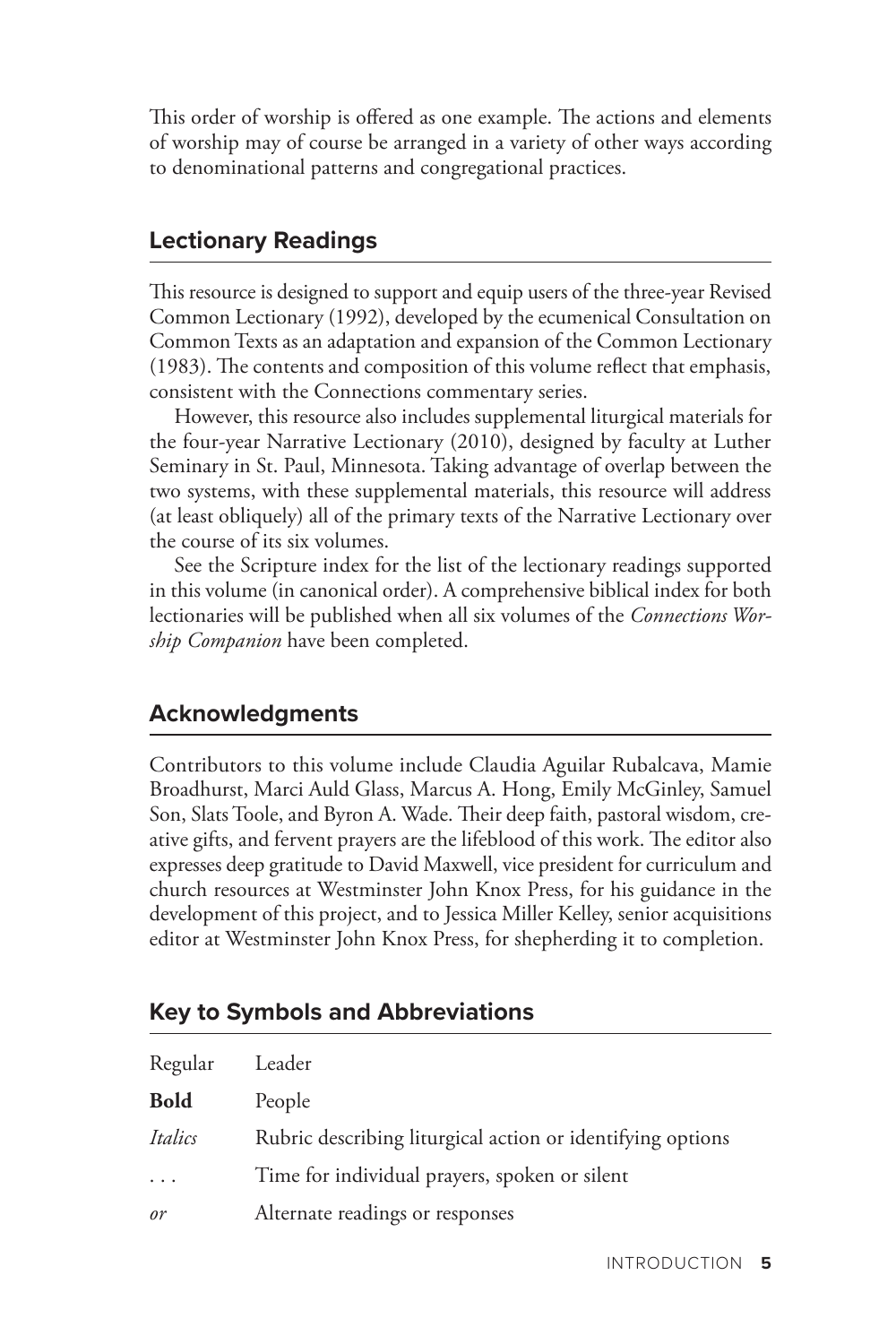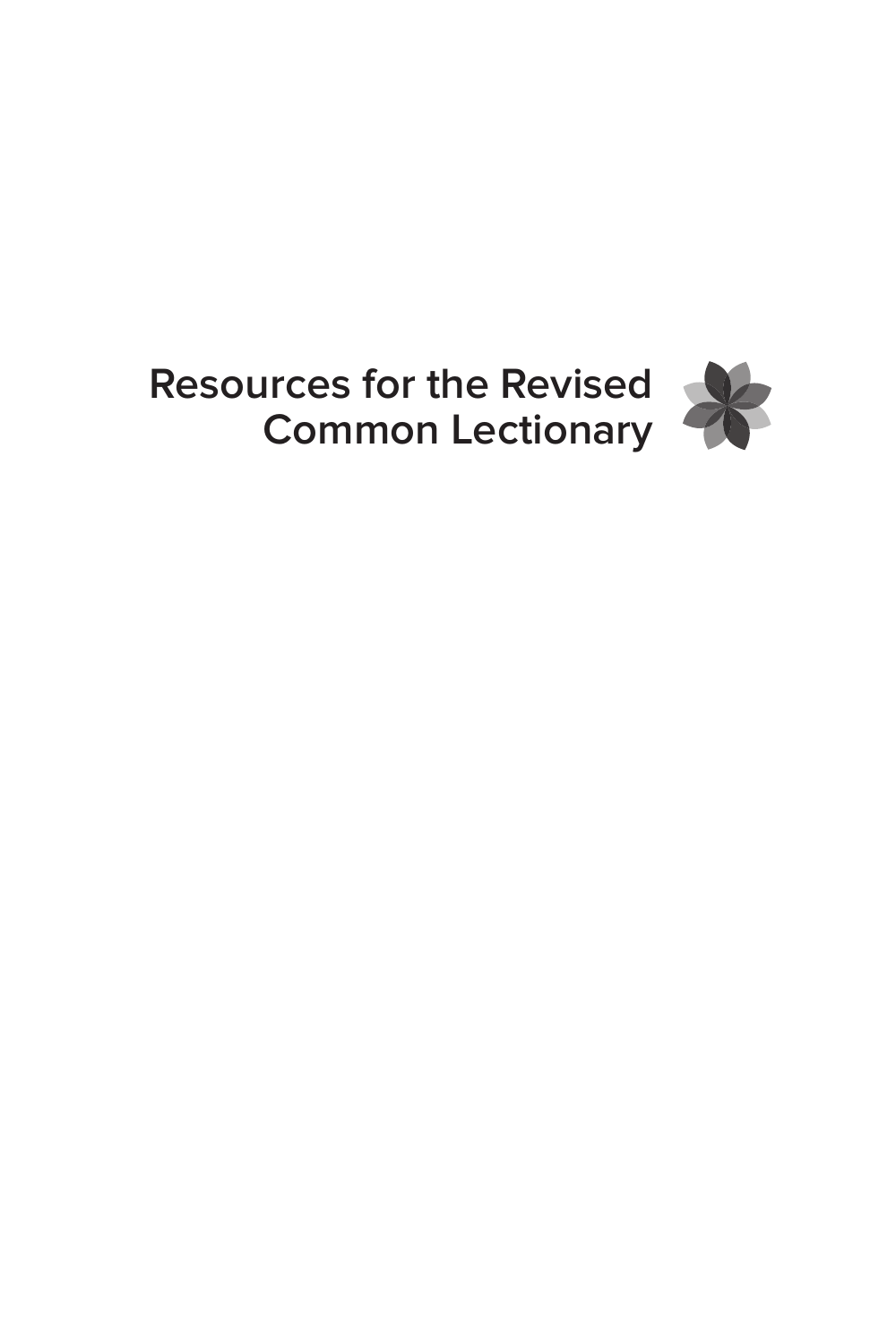## SEASON OF ADVENT

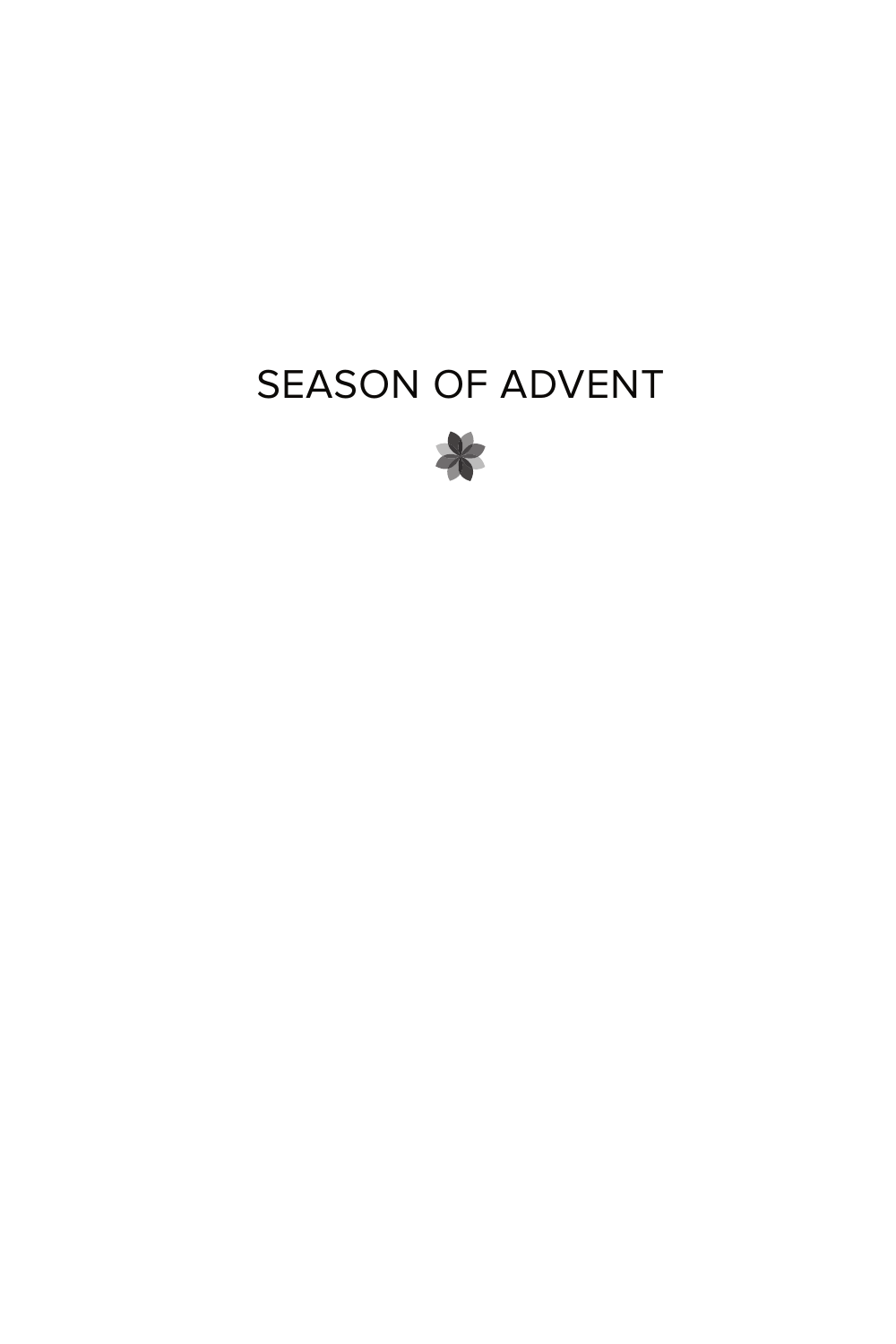Advent is a season of surprising paradox and reversal. As the calendar year draws to a close, the church's year is just beginning. As the days grow darker (at least in the northern hemisphere), we watch and wait for the light that is coming into the world. As we look back across the centuries to celebrate the mystery of God's incarnation in Jesus of Nazareth, we look forward to the consummation of history and Christ's coming again in glory to reign.

Mary's song, the Magnificat (Luke 1:46–55), epitomizes the upside-down nature of Advent. Mary sings about the downfall of the proud and the exaltation of the lowly, the desolation of the rich and the satisfaction of the poor. She sings about the hopes of ancestors and the memories of generations to come. She sings about a mighty God who is known to us in acts of tender mercy.

Year C in the Revised Common Lectionary, with its focus on the Gospel of Luke, presents an opportunity to rediscover the good news through Mary's eyes. Indeed, Mary's song is a fitting introduction to Luke's Gospel, with its focus on salvation history, concern for the oppressed and outsiders, emphasis on the transforming work of the Spirit, prominent portrayal of women, attention to the power of prayer, distinctive treatment of meals, and depiction of Jesus as the fulfillment of God's promise to Israel.

As you prepare for this season of Advent and the beginning of Revised Common Lectionary Year C, consider ways to heighten the paradoxes and highlight the reversals that herald God's realm of righteousness, justice, and peace. Make use of the evocative symbols of light and darkness, but take care that they do not reinforce racial stereotypes. Look back with gratitude for the gift of the Messiah, but don't neglect to look forward with hope for Christ's glorious return. Work, watch, and pray for signs of God's liberating love, lifting up the oppressed, welcoming outsiders, and humbling the powerful and proud. Devote yourself to the service of people who are hungry and poor, even as you attend to the rich banquet of worship.

Keep singing with Mary—and in all that you do, let your own humble, holy, human voice magnify the glory of God.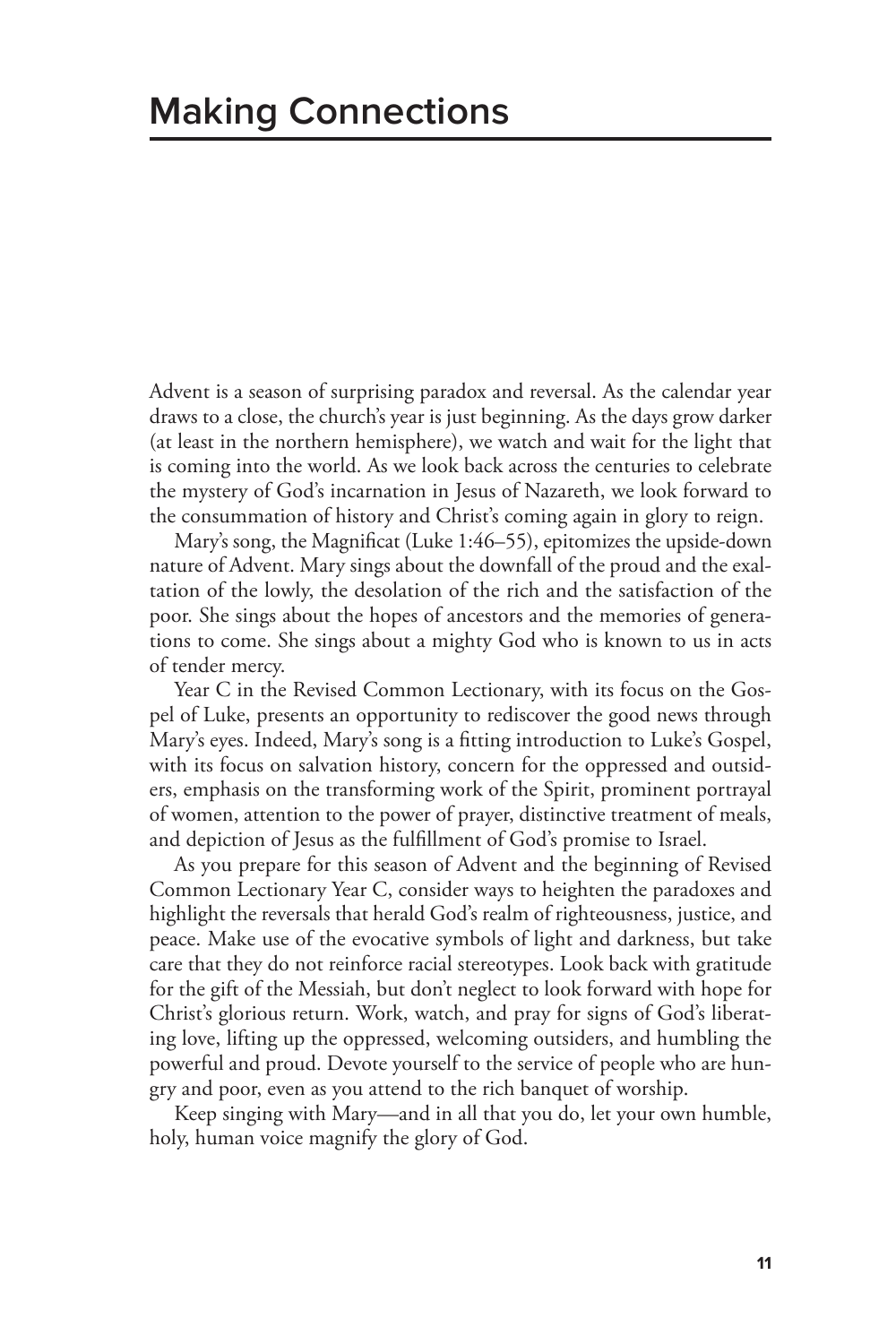### **Seasonal/Repeating Resources**

These resources are intended for regular use throughout the season of Advent.

#### **CONFESSION AND PARDON**

*The confession and pardon may be led from the baptismal font.* 

There is a voice crying out in the wilderness of sin. God is calling to us with love.

Let us confess our sin, trusting in God's saving grace.

*The confession may begin with a time of silence for personal prayer.* 

**We confess to you, O God, that we are not prepared to welcome your way of righteousness, justice, and peace. You call us to repentance, but we refuse to change our ways. You call us to resist oppression, but we resign ourselves to evil. You call us to be reconciled, but we remain divided and afraid.** 

**Forgive us, God of grace. Pour out your Spirit in our lives so that we may be forgiven, set free, and made ready to meet you at the coming of your holy realm; through Jesus Christ our Lord.**

*Water may be poured or lifted from the baptismal font.*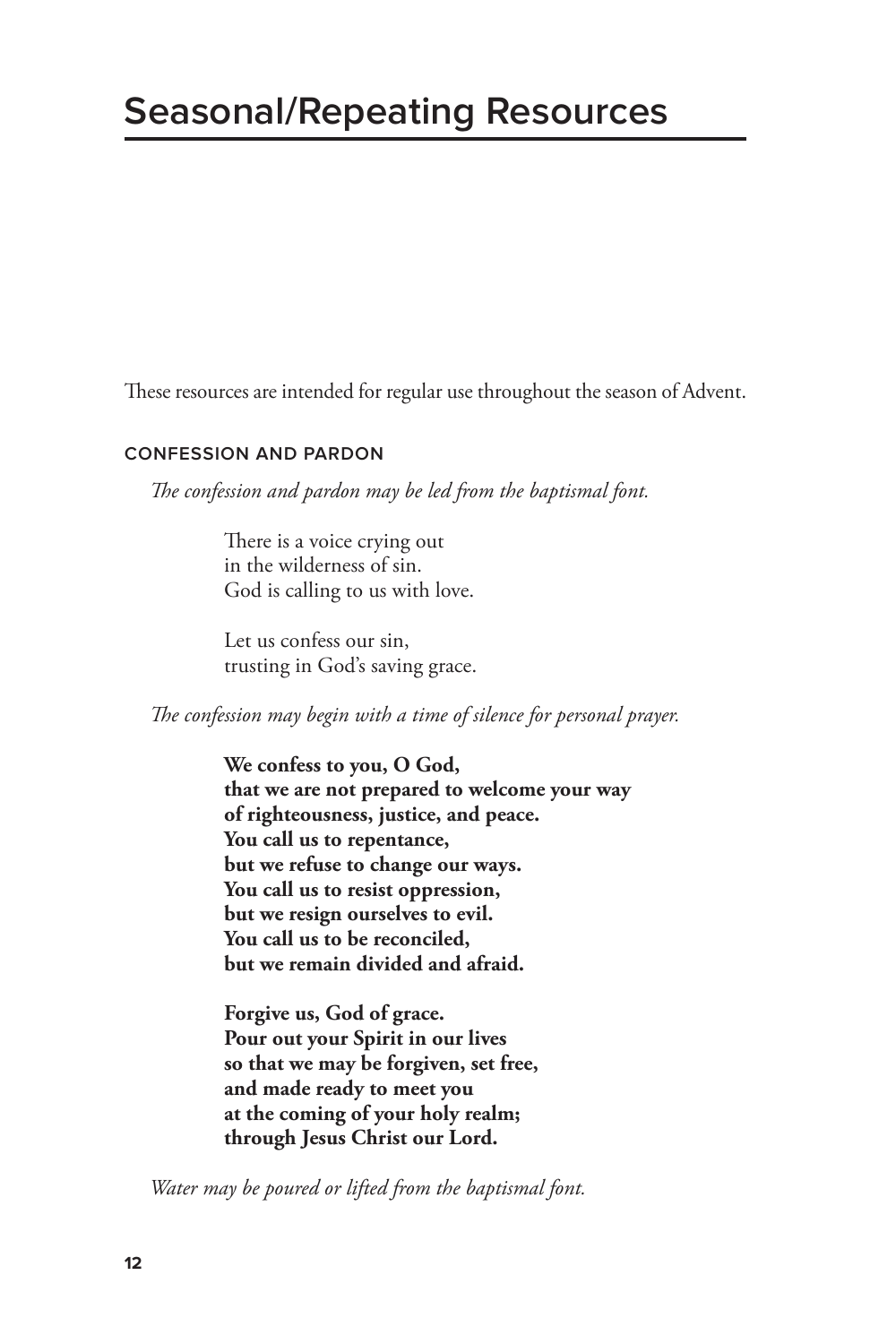Every valley shall be filled and every mountain made low and the crooked made straight and the rough made smooth, and all flesh shall see the salvation of God.

This is the good news we are waiting for: In the name of Jesus Christ, we are forgiven. **Thanks be to God.** 

#### **PRAYER FOR ILLUMINATION**

*The prayer for illumination is led from the lectern or pulpit.* 

Speak to us this day, O Lord. Visit us with your wisdom, overshadow us with your Spirit, and let it be with us according to your Word: Jesus Christ our Savior. **Amen.** 

#### **THANKSGIVING FOR BAPTISM**

*The thanksgiving for baptism is led from the baptismal font.*

*The introductory dialogue ("The Lord be with you . . .") may be sung or spoken.* 

> Holy One, our strength and might, with joy we come to draw water from the well of salvation where sin is washed away and death is drowned in love; where grace is overflowing and a new creation is born. In times of trouble or grief help us to remember our baptism, that we may trust and not be afraid. Teach us to call upon your name and bear witness to your work. And let our lives be hymns of praise; through Jesus Christ our Lord. **Amen.**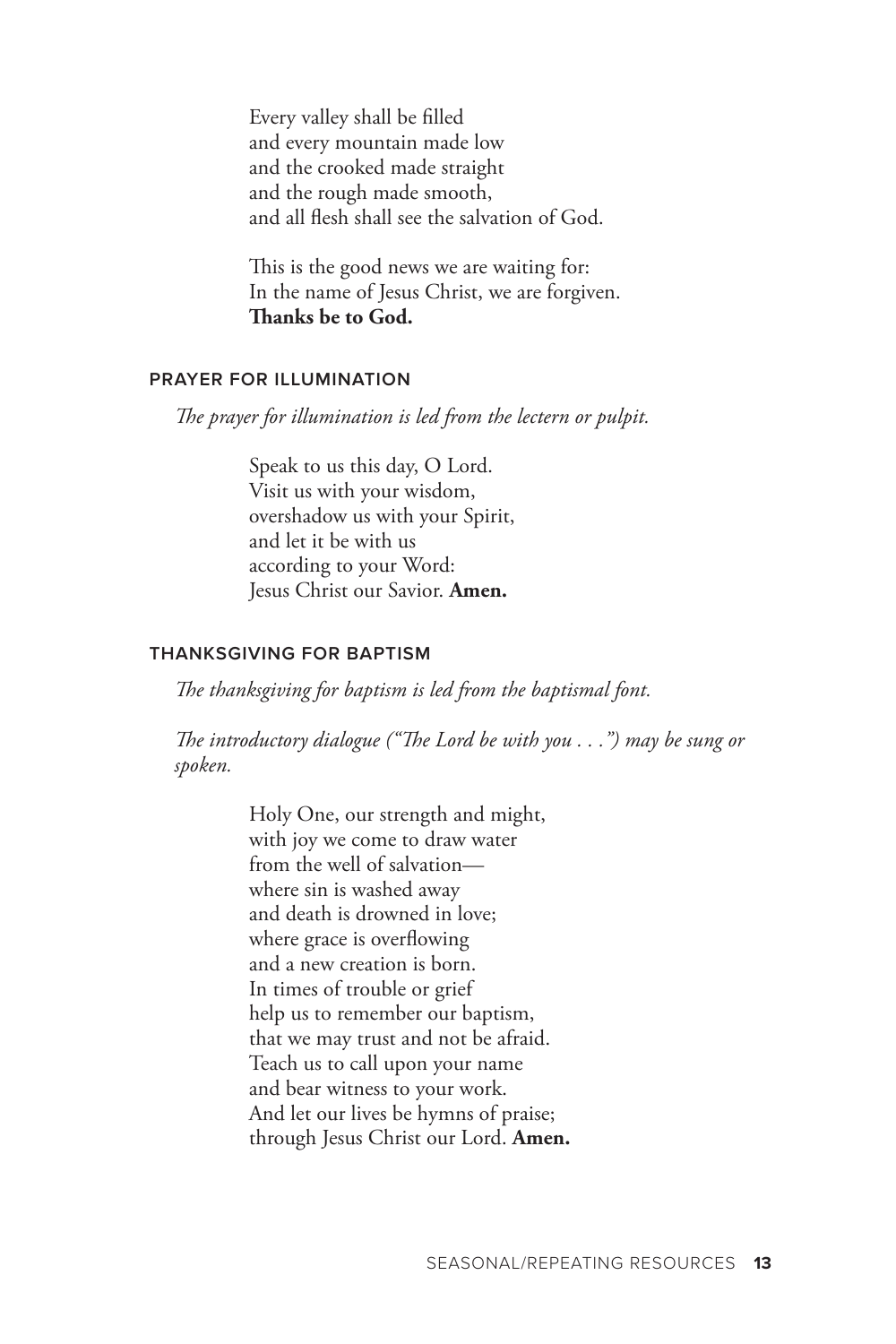#### **GREAT THANKSGIVING**

*The Great Thanksgiving is led from the Communion table.* 

*The introductory dialogue ("The Lord be with you . . .") may be sung or spoken.* 

> Lord God, our Savior, our souls magnify your glory and our spirits rejoice in your presence. From generation to generation you have done great things for your people, showing the strength of your hand and sharing the mercy of your heart. Holy is your name!

*The Sanctus ("Holy, holy, holy . . .") may be sung or spoken.* 

We give you thanks for Jesus, who gave up a heavenly throne to scatter the powers of sin and death, lifting the lowly from the dust and filling the hungry with good things.

*The words of institution are included here, if not elsewhere, while the bread and cup are lifted (but not broken/poured).* 

> This humble, holy meal that we share in Jesus' name is our offering of thanks and praise.

*A memorial acclamation ("Christ has died . . .") may be sung or spoken.* 

Pour out your Holy Spirit to strengthen us with the bread of life and fill us with the cup of blessing. Send us forth to help and serve as members of Christ's body. Prepare us for the great day to come when we join our ancestors and descendants to magnify your name forever.

*A Trinitarian doxology and Great Amen may be sung or spoken.*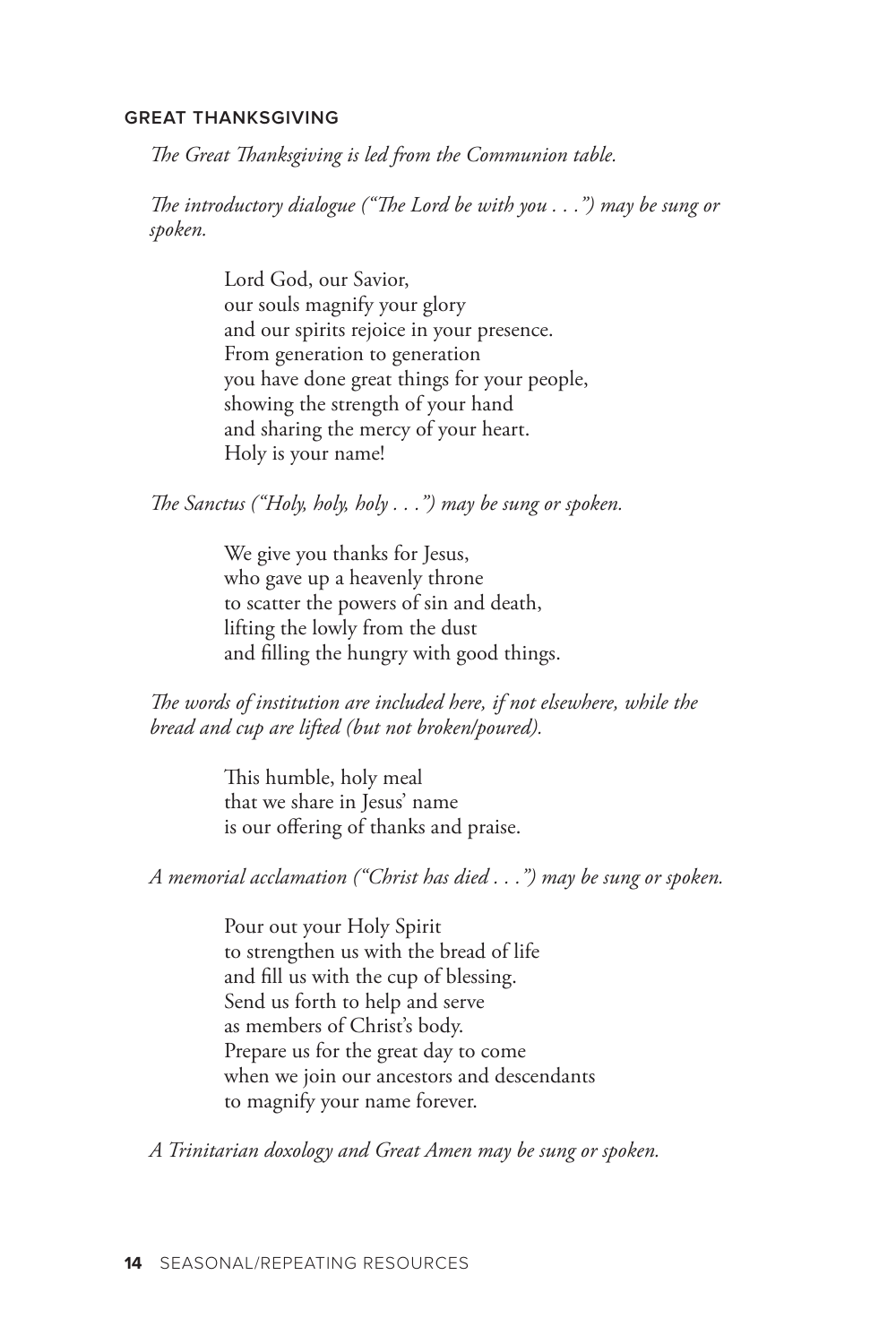#### **PRAYER AFTER COMMUNION**

*The prayer after Communion is led from the Communion table.* 

Blessed are you, O Lord our God, for you have smiled upon us with favor and fed us with your tender mercy. Send us forth to share your light with those who live in the shadow of death, and guide our feet in the way of peace; through Jesus Christ our Savior. **Amen.** 

#### **PRAYER OF THANKSGIVING**

*The prayer of thanksgiving may be led from the Communion table.*

We give you thanks, O God, every time we remember your generosity and grace. Teach us to share your gifts with others so that we may be an answer to their prayers and live as faithful witnesses to the gospel of Jesus Christ our Lord. **Amen.** 

#### **BLESSING**

*The blessing and charge may be led from the doors of the church.*

The blessing of the Holy Trinity faithful God, overshadowing Spirit, and long-awaited Savior be with you all. **Alleluia!**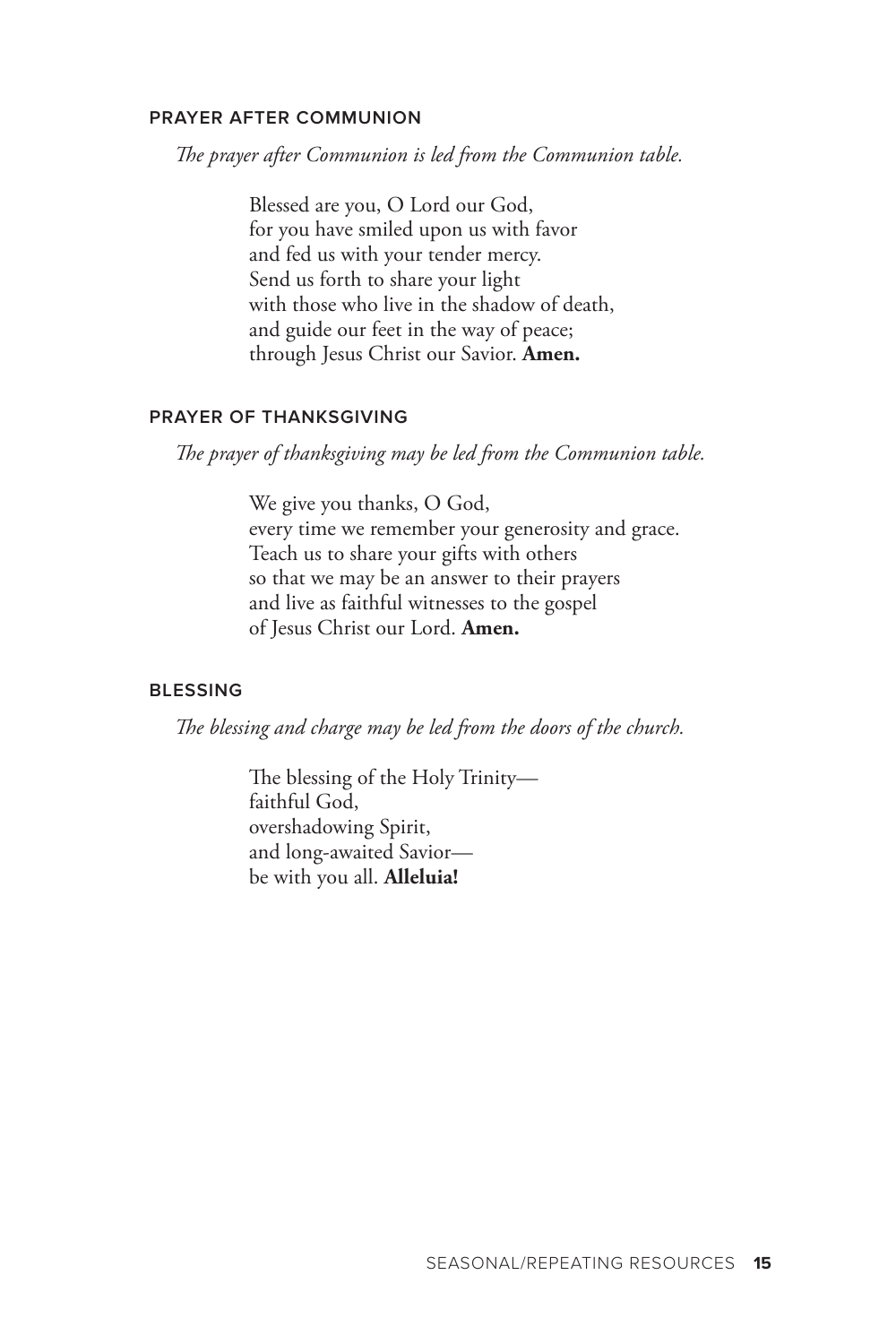### **First Sunday of Advent**

Psalm 25:1–10 Luke 21:25–36

Jeremiah 33:14–16 1 Thessalonians 3:9–13

#### **OPENING SENTENCES**

God of our salvation, for you we wait. **Night and day we pray for your return.** 

Come and fulfill your promise to us. **Come and deliver your people!** 

#### **PRAYER OF THE DAY**

God of all generations, though signs and seasons change, your promise is faithful and your word will never pass away. Give us courage and strength as we watch and wait for Jesus Christ, our redeemer, who is coming in glory to reign. **Amen.**

#### **INVITATION TO DISCIPLESHIP**

*The invitation to discipleship may be led from the baptismal font.*

The psalmist sings: Make me to know your ways, O Lord; teach me your paths. All the paths of the Lord are steadfast love and faithfulness.

As this season of Advent begins, we invite you to join us on the path of discipleship, seeking the way of the Lord.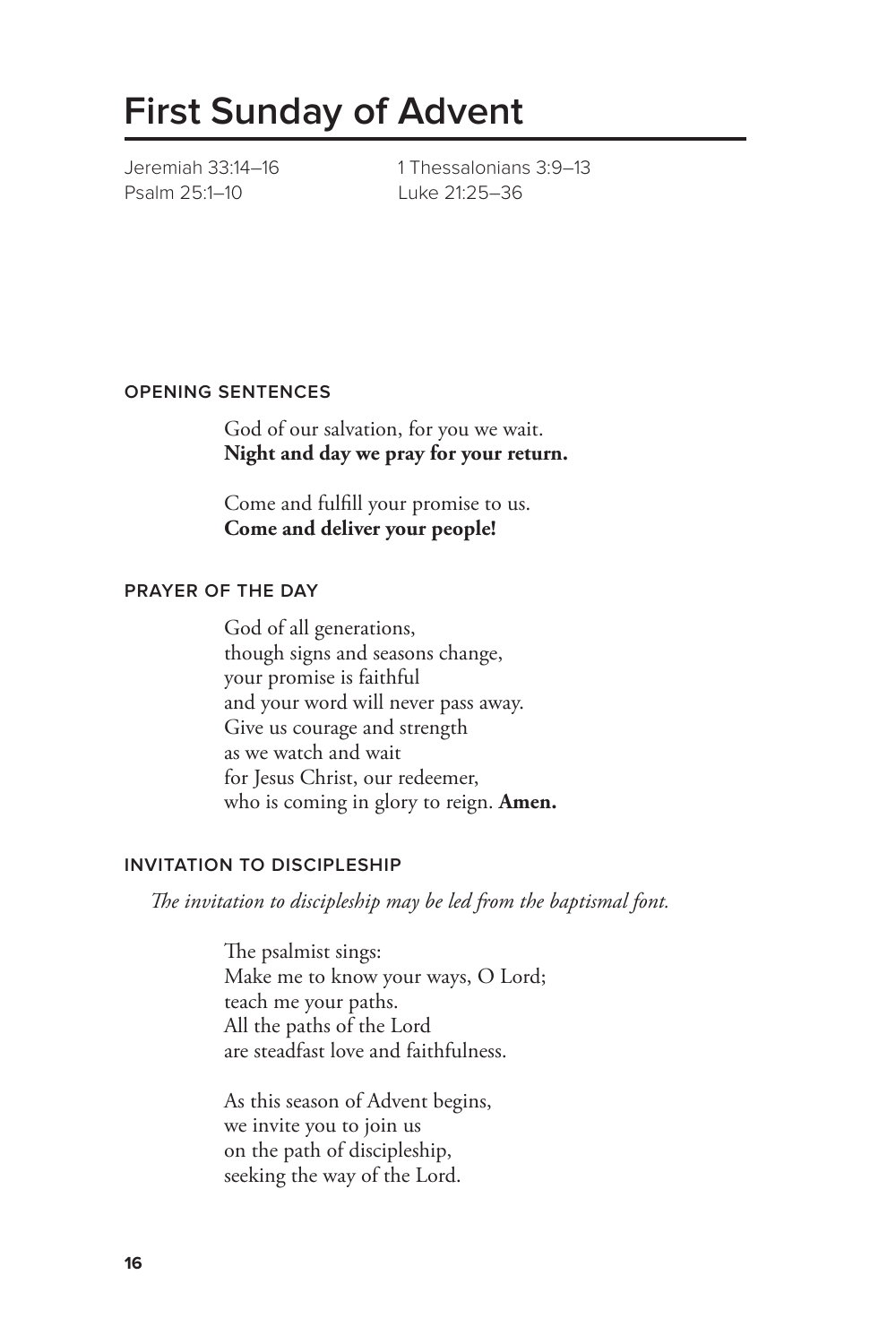#### **PRAYERS OF INTERCESSION**

*The prayers of intercession may be led from the midst of the congregation.*

To you, O Lord, we lift up our prayers, trusting that you will deliver us from evil and lead us in your way of truth and life.

Your creation is groaning for redemption . . . Put an end to our destructive ways, and restore the glory of your good creation.

Your saints are crying out for justice . . . Establish righteousness and justice in the land so that there will be peace and plenty for all.

Your church is waiting for renewal . . . Let us be a sign of your saving power and a source of your abundant grace.

Your people are longing for healing . . . Give peace to those who are suffering and comfort to those who mourn.

For you, O Lord, we wait. Surely you are coming soon. Come to us with healing. Come to us with renewal. Come to us with justice. Come to us with redemption. Come, Lord Jesus! **Amen.** 

#### **INVITATION TO OFFERING**

*The invitation to offering may be led from the Communion table.* 

Our lives are a gift from God, who causes us to grow in faith and abound in love for one another.

Let us offer our lives in love to the Lord.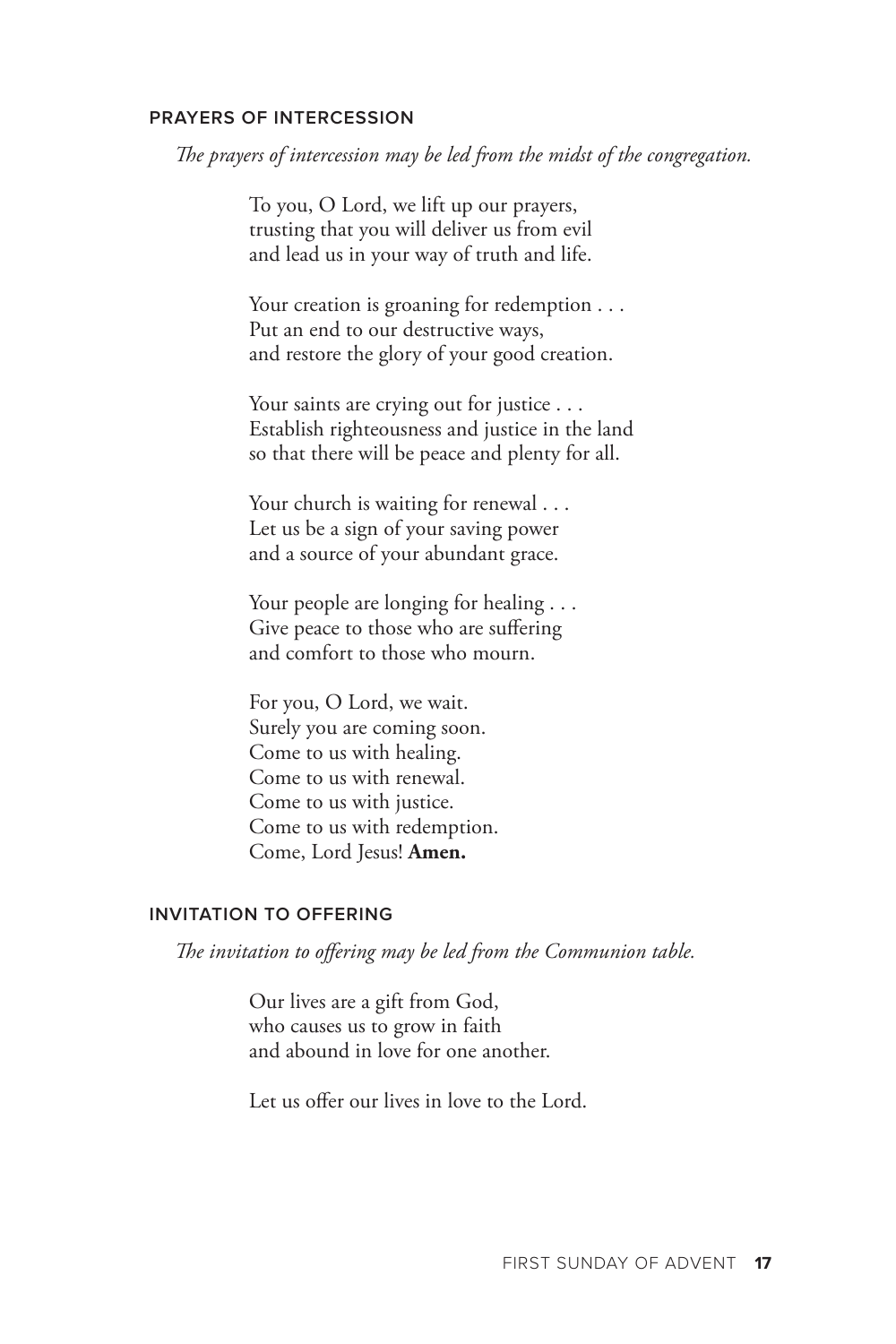#### **INVITATION TO THE TABLE**

*The invitation to the table is led from the Communion table.*

How can we thank God enough for all the gifts we have received? This is our table of thanksgiving. This meal is our offering of gratitude for the grace of Jesus Christ. This is the feast of redemption where we see Christ face to face.

Come and share this holy meal.

#### **CHARGE**

*The blessing and charge may be led from the doors of the church.*

Be alert. Be faithful. The day of the Lord is coming. The realm of God is near. **Amen.** *or* **Thanks be to God.**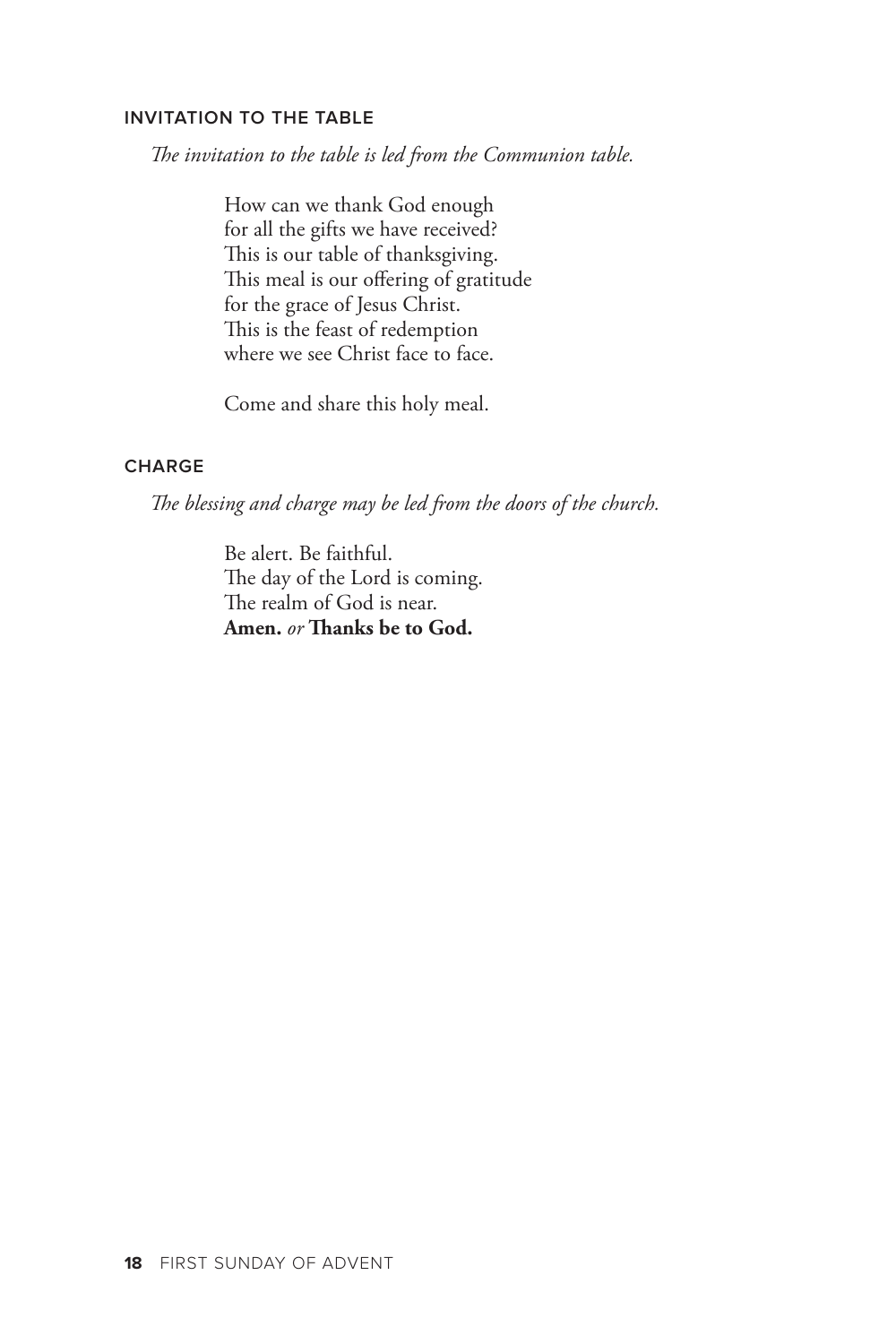## **Second Sunday of Advent**

Baruch 5:1–9 Philippians 1:3–11 *or* Malachi 3:1–4 Luke 3:1–6 Luke 1:68–79

#### **OPENING SENTENCES**

A messenger from God is coming. **Prepare the way of the Lord!**

A new day of mercy is dawning. **Prepare the way of the Lord!**

A voice is crying in the wilderness. **Prepare the way of the Lord!**

#### **PRAYER OF THE DAY**

God our Savior your word shakes the wilderness, washes away evil, and causes all flesh to rejoice. Make us ready to greet you at the coming of your holy realm; through Jesus Christ our Lord. **Amen.**

*And you, child, will be called the prophet of the Most High; for you will go before the Lord to prepare his ways, to give knowledge of salvation to his people by the forgiveness of their sins. By the tender mercy of our God, the dawn from on high will break upon us, to give light to those who sit in darkness and in the shadow of death, to guide our feet into the way of peace.*

*Luke 1:76–79*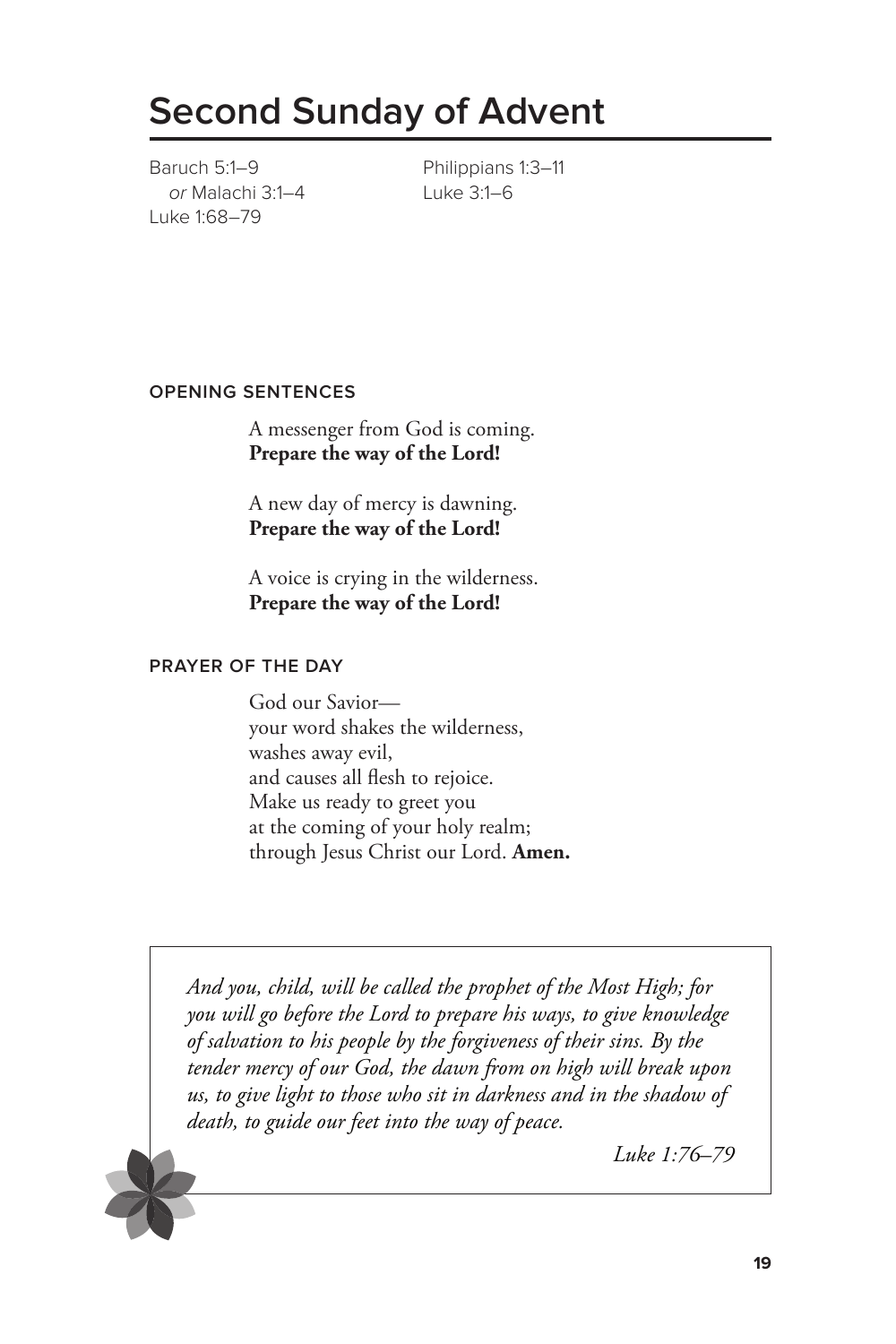#### **INVITATION TO DISCIPLESHIP**

*The invitation to discipleship may be led from the baptismal font.*

If you are here today, sharing in the good news and joining us in prayer, we are confident that God has already begun a good work in you. We believe that God will bring that good work to completion by the day of Jesus Christ.

We invite you, therefore, to join us as we watch and work and pray for the coming of God's new creation.

#### **PRAYERS OF INTERCESSION**

*The prayers of intercession may be led from the midst of the congregation.* 

This is our prayer that the love of God poured out for us in Jesus Christ might overflow in the world.

Let us pray for the church . . . Make us messengers of your covenant, sharing the good news of Jesus with a world in need of hope.

Let us pray for the world . . . Let there be life in desolate places so that every living creature may see your saving work.

Let us pray for this community . . . Teach us to love our enemies and serve you without fear as you guide us in the way of peace.

Let us pray for loved ones . . . Help us to hold in our hearts all who need your healing power and transforming touch in their lives.